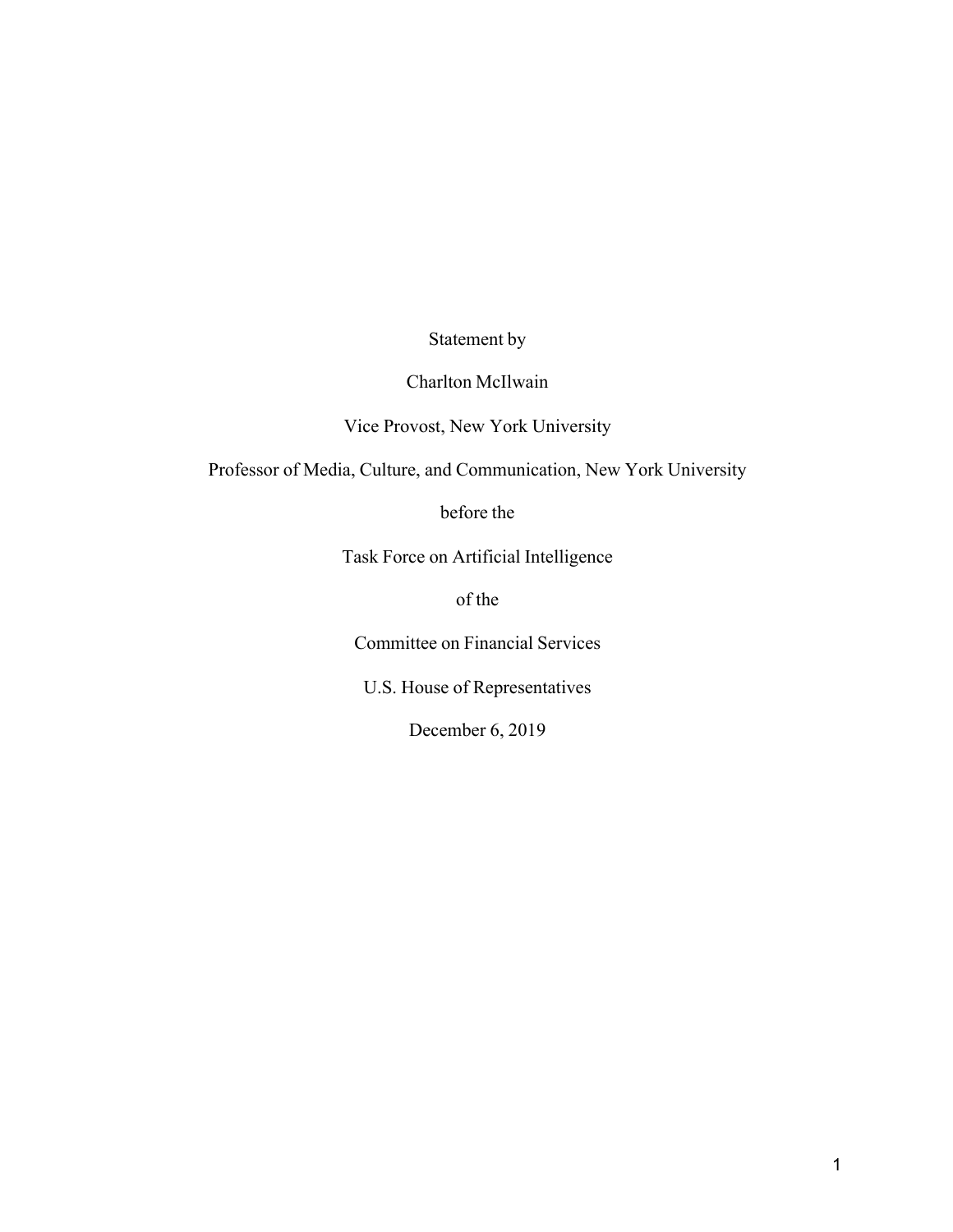Chairman Foster and Ranking Member Loudermilk, thank you for inviting me to testify about "Robots on Wall Street: The Impact of AI on Capital Markets and Jobs in the Financial Services Industry." My remarks provide background on the role and implications of automation and algorithmic systems on the financial services workforce, and I offer an opinion on how we might mitigate the negative impacts of such systems, in particular for those underrepresented in the financial services sector.

My name is Dr. Charlton McIlwain. I currently serve as a Vice Provost at New York University. I am a tenured Full Professor in the Department of Media, Culture, and Communication at New York University, where I have been a faculty member for nineteen years. I offer testimony today in my capacity as a professor and researcher, and my testimony today in no way represents the view or position of the institution I serve.

I started my academic career almost twenty years ago researching how racial discrimination is produced, and how it impacts our electoral politics, specifically how racial dynamics in our electoral system often undermine our country's principles of representation, equality, and equal opportunity. My expertise in this area has afforded me the opportunity to serve as an expert witness in two federal court cases. These cases have some bearing on my remarks today. Each of those cases focused on how financial service providers – mortgage lenders more specifically – targeted Black and Latinx homebuyers as a market for predatory mortgage products. $<sup>1</sup>$ </sup>

<sup>&</sup>lt;sup>1</sup> I worked with Relman, Dane & Colfax, PLLC and South Brooklyn Legal Services, in the case of Saint-Jean v. Emigrant, United States District Court for the Eastern District of New York, case# 1:11-cv-02122 (involving racial targeting and housing discrimination); and for South Brooklyn Legal Services in the case of Barkley, et al. v. United Homes, et al., United States District Court for the Eastern District of New York, case #s 04-CV-875 (KAM), 05-CV-187 (KAM), 05-CV-4386 (KAM), 05-CV-5302 (KAM), 05- CV-5362 (KAM), 05-CV-5679 (KAM) (involving racial targeting and housing discrimination).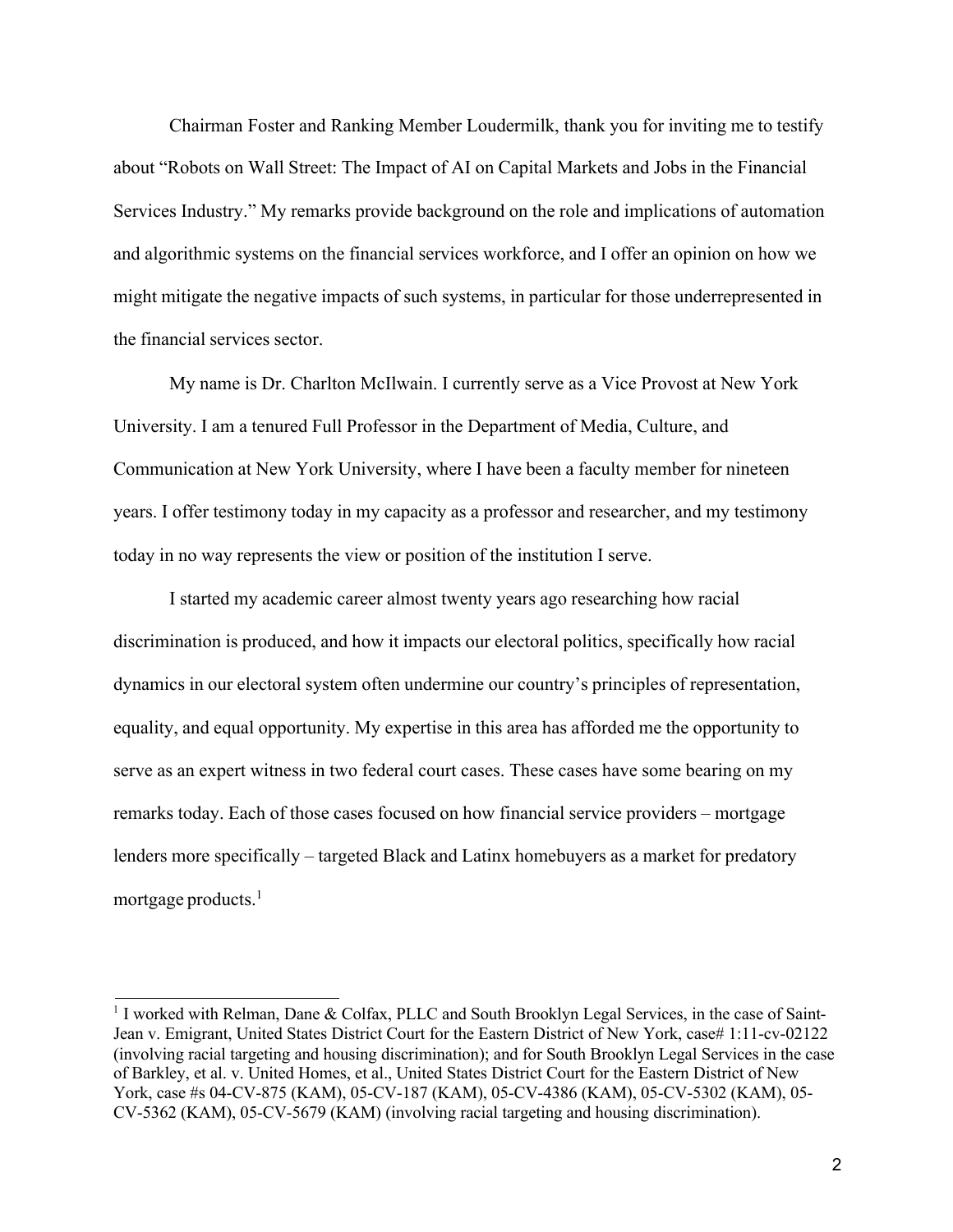For the past ten years I have devoted my efforts to researching and illuminating the ways that Internet platforms and automated and algorithmic systems impact these same racial dynamics. I research how such systems may discriminate against, and disparately impact, individuals and communities of color. For instance, I have published work such as *Racial Formation, Inequality and the Political Economy of Web Traffic.* I am also a historian of technology, exemplified most recently in my new book *Black Software*<sup>2</sup> which, among other features, highlights the devastating outcomes resulting from automation, beginning in the 1960s, African Americans' persistent underrepresentation in the technology workforce, as well as highlighting the ways that African Americans have used computing technology and the Internet to advance their own economic, social and political interests. In 2017, I founded the Center for Critical Race & Digital Studies, a research center and network of experts who seek to better understand the ways that new technologies impact and are impacted by communities of color.

# **Key Questions**

I have been asked to supply information about and insight into: (1) the types of automation currently being deployed in capital markets and the financial sector, and how that affects decision-making; (2) how AI and automation can help and hurt workers by disruption of the current and future financial services workforce; (3) what "regtech" is and how AI can be deployed to help regulators better supervise financial institutions; and (4) ways to deter algorithmic bias. I will do my best to address these points from my expertise as a historian of technology, a social scientist studying algorithmic systems and decision making, and my focus on the implications of these technologies on marginalized communities, particularly communities of color.

<sup>2</sup> Charlton D. McIlwain (2019) *Black Software: The Internet & Racial Justice, From the Afronet to Black Lives Matter*, New York: Oxford University Press.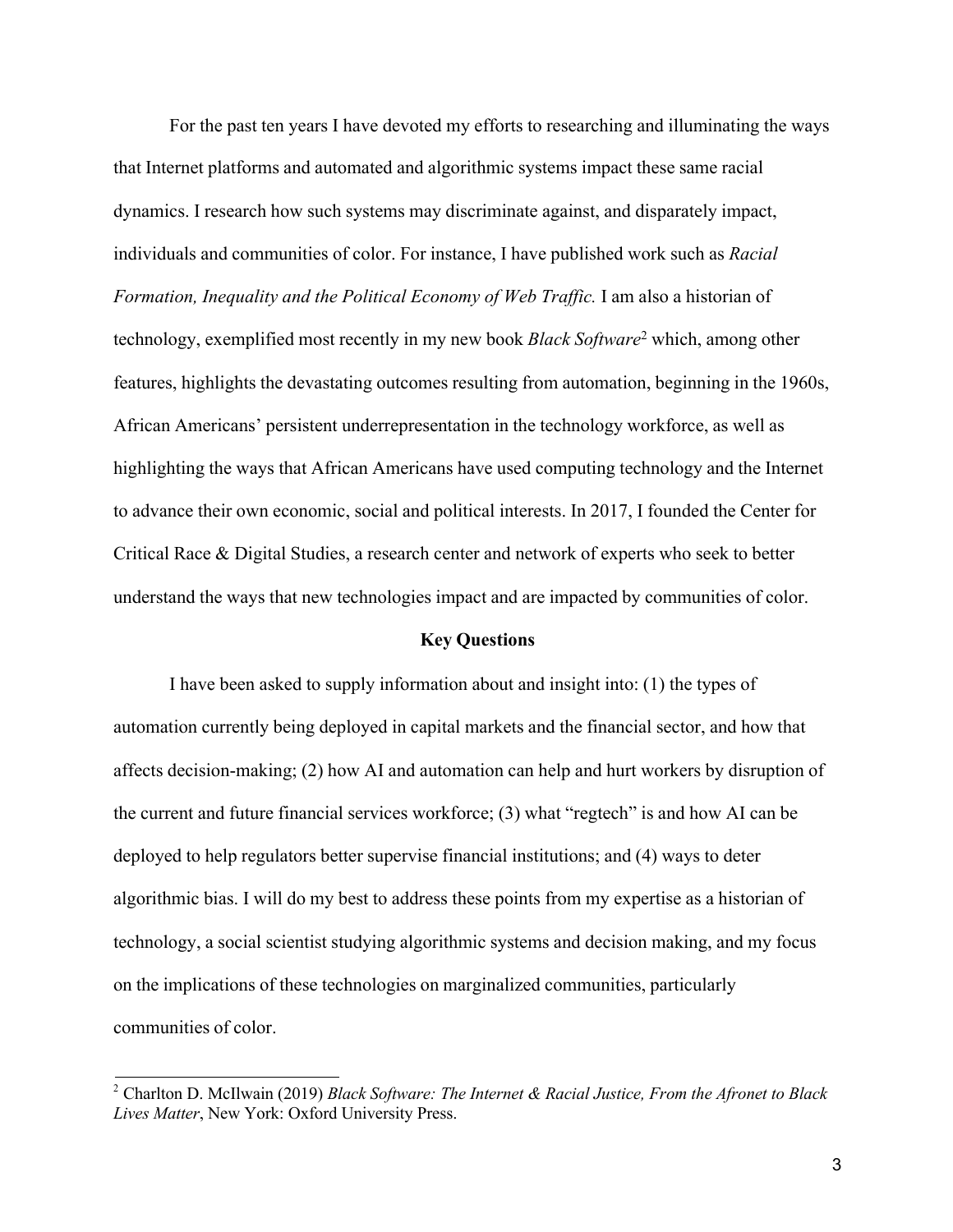#### **Financial Sector Automation**

I use the term "automation" to refer to the application of computing technology (generally software-based) to control the execution of business processes, transactions and consumer services, with little human intervention. Automation is certainly not new in concept or application and is utilized across a wide range of industries and sectors of our economy. This means that the opportunities, anxieties, complications and implications of automation are also not new and provide evidence from the past that can provide us insight into what we should be concerned about now and in the future with regard to how increased automation will affect new sectors such as the financial services industry. I use the term "artificial intelligence" at its most basic level, to refer to software that: utilizes human-designed algorithms to rapidly process and analyze large volumes of data, utilizes data analytics to predict outcomes, then utilizes those predictions to inform and/or determine decisions. Automation and artificial intelligence might be separate or paired products and processes.

For example, a bank may automate the home loan application process by developing an app (a term I will use to distinguish the technology from the process of applying for something) that allows me to utilize my smartphone to supply the necessary information. The app may be designed to connect to and draw information from other databases and use the information I supply as an applicant (such as my social security number, address, etc.) to automatically verify my identity, and pull into my mortgage application additional information such as my credit bureau scores and/or reports. The automation aspect of this application, which arguably makes application submission and processing more efficient for both the bank and me, the individual applicant, could end there. At that point the information gathered could be turned over to a human loan officer to further process and make a loan decision.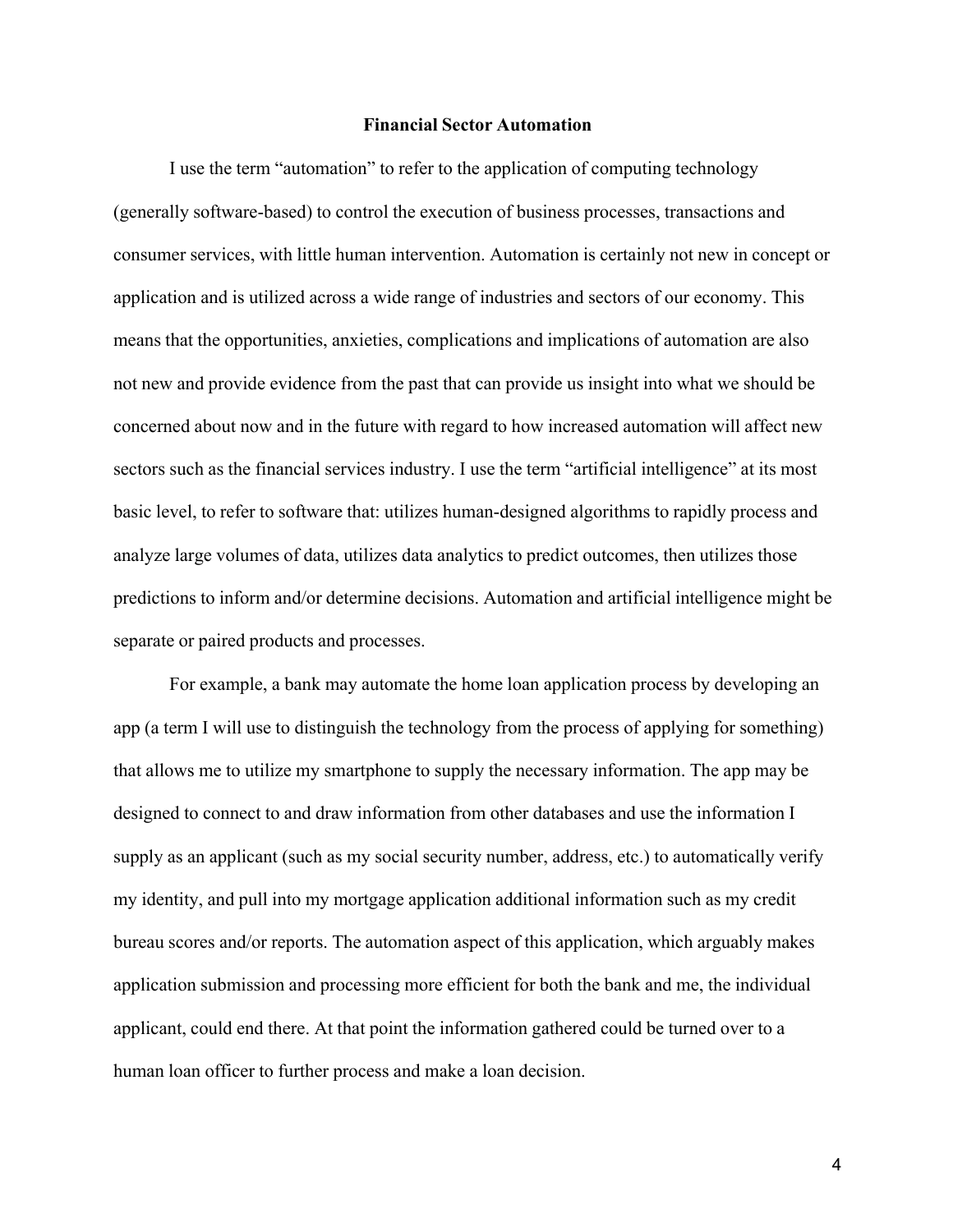Additionally, however, the bank may utilize a software application that uses key variables supplied/generated from the app (for example my credit score, annual income, and the amount of other debt) to compare to a larger database of loan applicants. That data would be analyzed to predict whether I am at low enough risk for defaulting on my loan, in which case I would be approved for a mortgage. If I posed high enough risk, my application would be rejected. This would be done by constructing an algorithm that predetermines what data variables will be utilized to model varying levels of risk (credit score, annual income, and amount of other debt), and how each of these variables will be weighted (e.g., credit score might be weighted highest, followed by income, followed by debt). Further, even if I meet a minimum risk threshold, a separate algorithm might be utilized to determine pricing, that is, how much I will pay in interest on the loan. This algorithm might automatically and positively correlate my risk score with the loan price (such that the higher my acceptable risk, the higher the loan price), based on a different algorithm that seeks to maximize potential profits for the bank. The end result of this automated, algorithmic product is a decision to reject my loan application or approve my application at a particular price point.

The example above (credit risk scoring) is but one of many that fall under the now colloquial category called "fintech." These are automated and algorithmic applications that seek to maximize consumer access to, interaction with, and benefits from the financial sector. A sample of additional examples include:

1. Fraud Prevention apps that, for example, a bank might use to algorithmically profile a consumer based on their past purchasing patterns, then alert the bank and the consumer about deviations from that pattern, prompting the consumer to verify whether they made and/or authorized a specific transaction;

5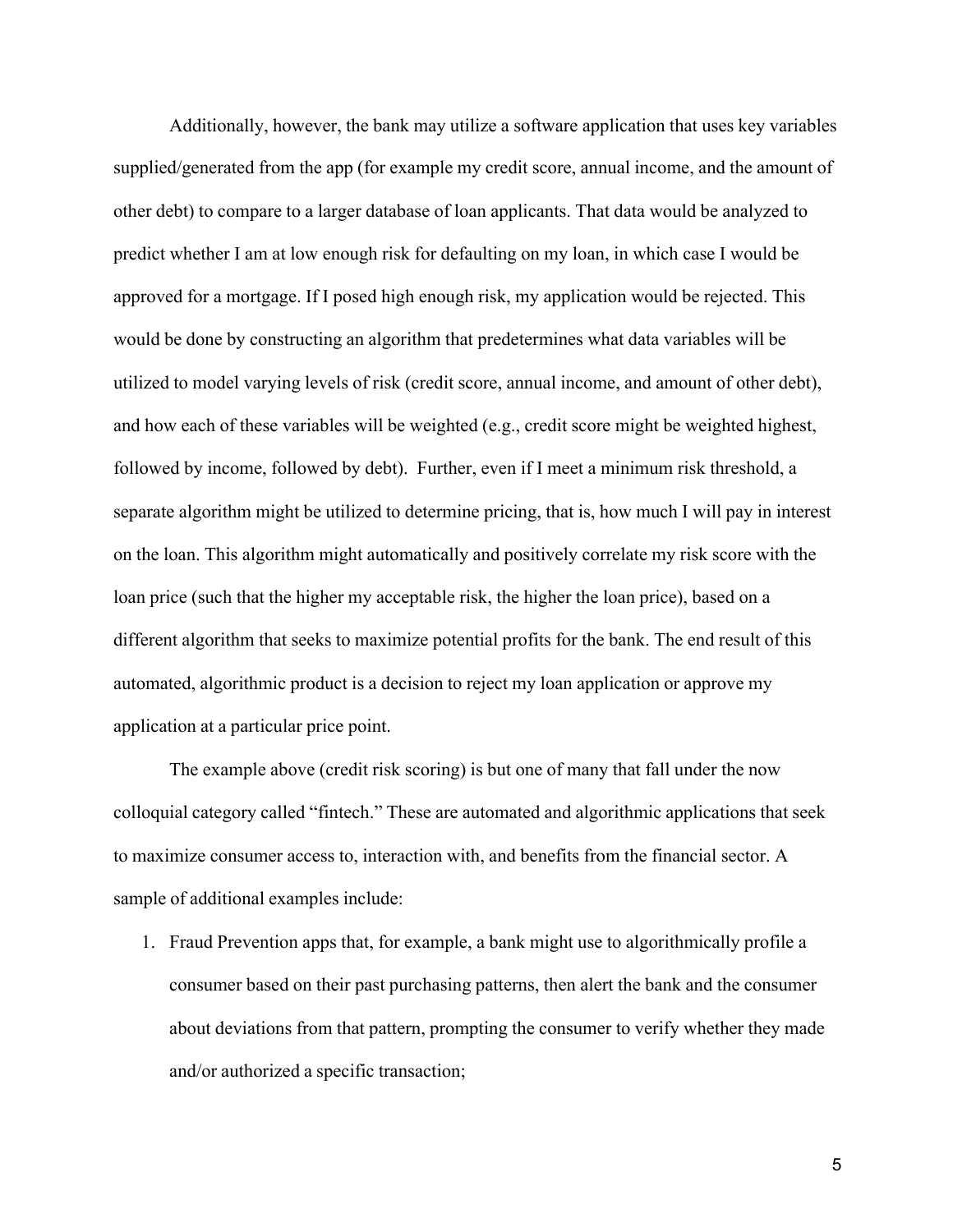- 2. High Frequency Trading apps that use algorithms to analyze market information and execute trades at high speeds to maximize potential profits or gain other advantages in the market;
- 3. Personalized Banking apps that automate routine consumer banking transactions such as paying bills or sending automated reminders that bill payments are due/overdue, or that provide personal finance apps that use algorithms to help a user track or forecast spending, etc.

# **Impact of Automation on Financial Sector Workers**

The actual and perceived impact of computer driven automation has been a key labor and civil rights concern since its rise to prominence in the late 1950s and early 1960s. Two principles, advanced by labor and civil rights leaders from that time period – individuals who were no stranger to this legislative body – continue to be relevant to this day as a guide and framework for understanding how automation might impact workers in general, and have a disparate impact on African American and other racially and socioeconomically marginalized citizens in our society. Labor leader A. Philip Randolph suggested that automation should be guided by principles of inclusion, one that mitigates against the disparate positive and negative impacts of technology. This, he asserted, would be possible by making sure that we prepared the workforce for new jobs that could be produced by automation. He said,

The great masses of the people should not be required to bear the brunt of the impact of this great automation revolution which is shaking the world. But what can be done about it? You cannot destroy the machine, you cannot stifle the invention of various geniuses in the world. Then what is to be done? We must reduce the hours of work, we must shorten the workday, the workweek, the workmonth, in order to make new jobs. For instance, in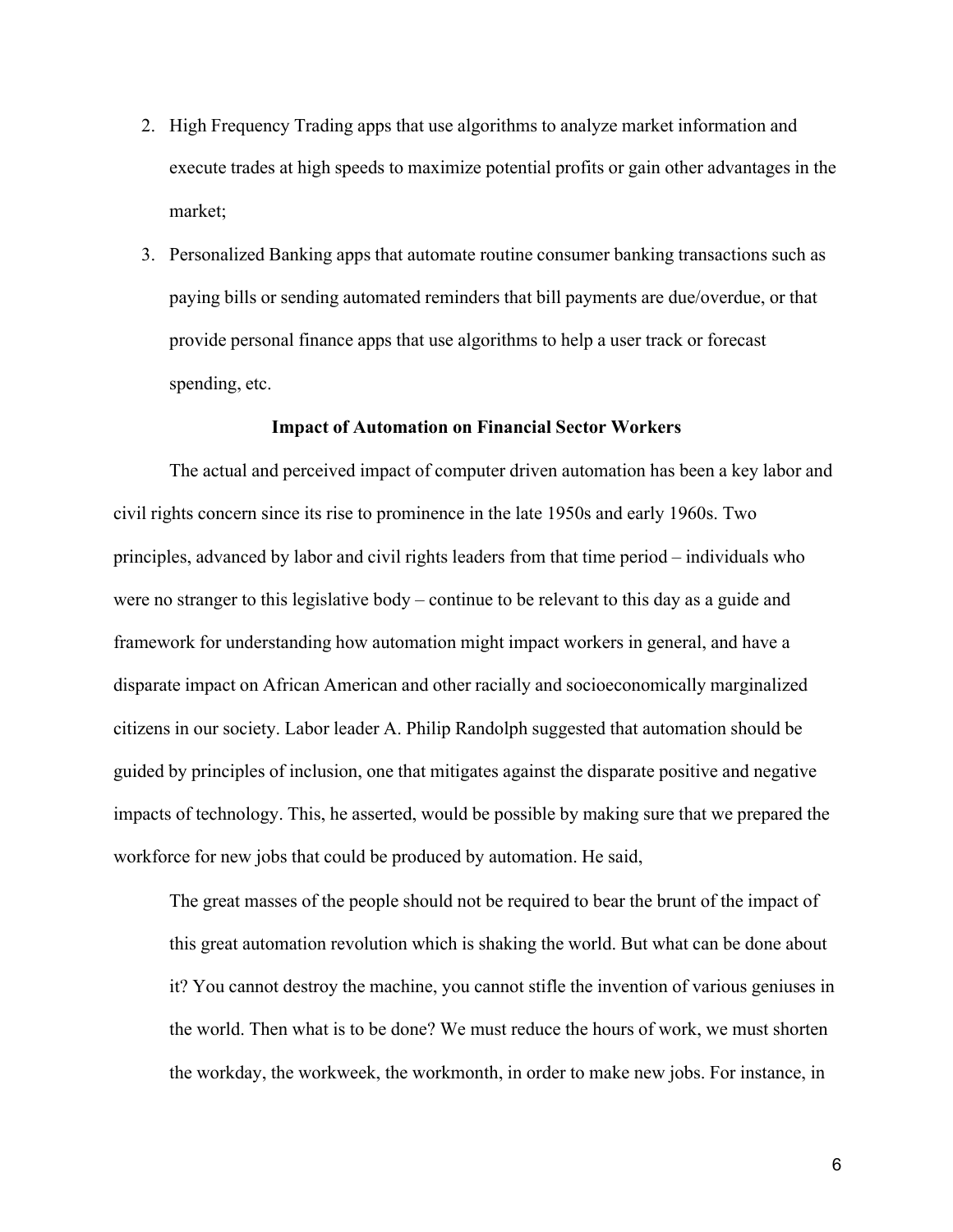our own field, if the Brotherhood of Sleeping Car Porters can win the fight for the fortyhour week we will make one thousand new jobs.

Ahead of what later became President John F. Kennedy's Manpower and Development Training Act of 1962, and motivated by early concerns about automation, Congressman Adam Clayton Powell, Jr. framed how the outcomes from automation would be influenced by the more overarching presence of racial discrimination. He said:

I shall not quote statistics. To do so would be a waste of your time and that of my staff. We know that the Afro-American is the last-hired, first-fired. We know that he pays a tax on being black, which makes him the lowest wage earner in this Nation. We know that he is quarantined, regardless of ability and education, so that his highest achievement can be the attainment of only creature comforts. We know that he composes the largest number of unemployed in this Nation today. We know that the new era of automation does not include him. We know that Government—local, State and Federal—rigidly excludes him or gives him token consideration at high levels and mass menial jobs at low levels.<sup>3</sup>

As we reflect on our current moment and the future of automation in the financial services sector, Randolph and Powell's principles give us ample reason to remain concerned. Why? First, the financial services sector is ripe for automation and algorithm-driven innovation. A 2017 McKinsey Global Institute study estimated that fifty percent and upwards of key financial/insurance service sector tasks (specifically those involving data/document collection

<sup>3</sup> Charlton D. McIlwain (2019), *Black Software: The Internet & Racial Justice, from the Afronet to Black Lives Matter*.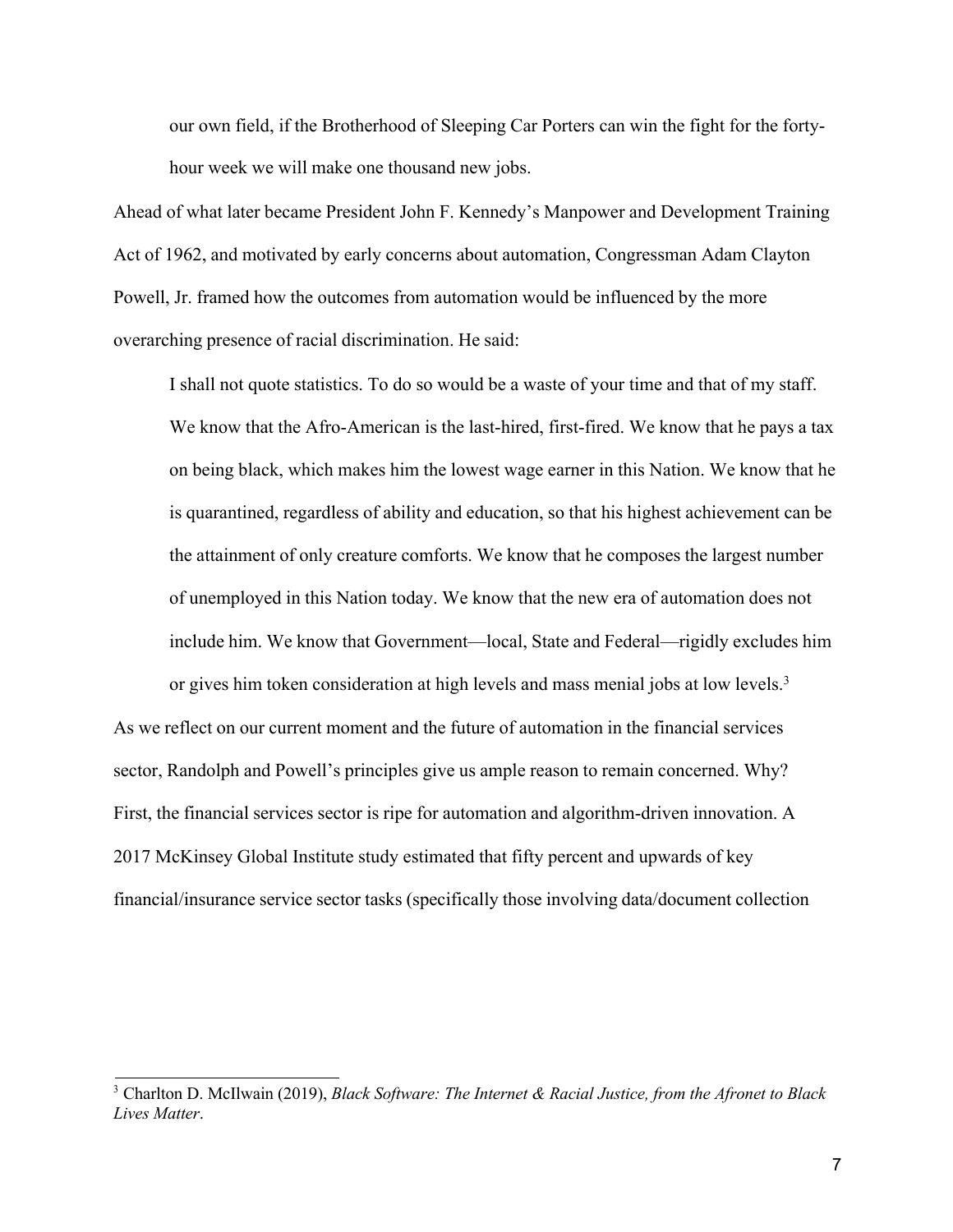and processing) are at risk of being automated. <sup>4</sup> Mckinsey also forecasted that "machines will do up to 10 to 25 percent of work across bank functions."5

Second, the fintech sector is on the rise. Both companies and consumers recognize its efficiencies and conveniences. For example, Ernst & Young's annual survey of fintech adoption, has shown a 16% to 64% increase in fintech adoption among consumers and small and medium size enterprises, between 2015 and 2019.<sup>6</sup>

Third, large numbers of workers will likely be displaced in the financial services sector (as well as others), even if automation and AI development is projected to create new types of jobs. As two Brookings Institution researchers put it, "Robots kill jobs. But they create jobs, too". <sup>7</sup> If the financial services sector is ripe for automation, if increased adoption and development of fintech increases the propensity for automation, and if automation is likely to displace significant numbers of workers, then the cause for concern is clear. It lies with the fact that African Americans and Latinx workers in particular, are already vastly underrepresented in the financial service sector workforce. Government Accountability Office analysis of Equal Employment Opportunity Commission (EEOC) data showed that African Americans, "Hispanics," and Asians make up only 22% of the financial service industry workforce. African American representation in the financial services sector (both entry and senior level jobs)

<sup>7</sup> https://www.brookings.edu/blog/up-front/2019/03/18/robots-kill-jobs-but-they-create-jobs-too/

<sup>&</sup>lt;sup>4</sup>https://www.ncci.com/Articles/Pages/II\_Insights\_QEB\_Impact-Automation-Employment-Q2-2017-Part1.aspx

<sup>&</sup>lt;sup>5</sup>https://www.mckinsey.com/industries/financial-services/our-insights/the-transformative-power-ofautomation-in-banking

 $6$  https://www.ey.com/en\_us/financial-services/eight-ways-fintech-adoption-remains-on-the-rise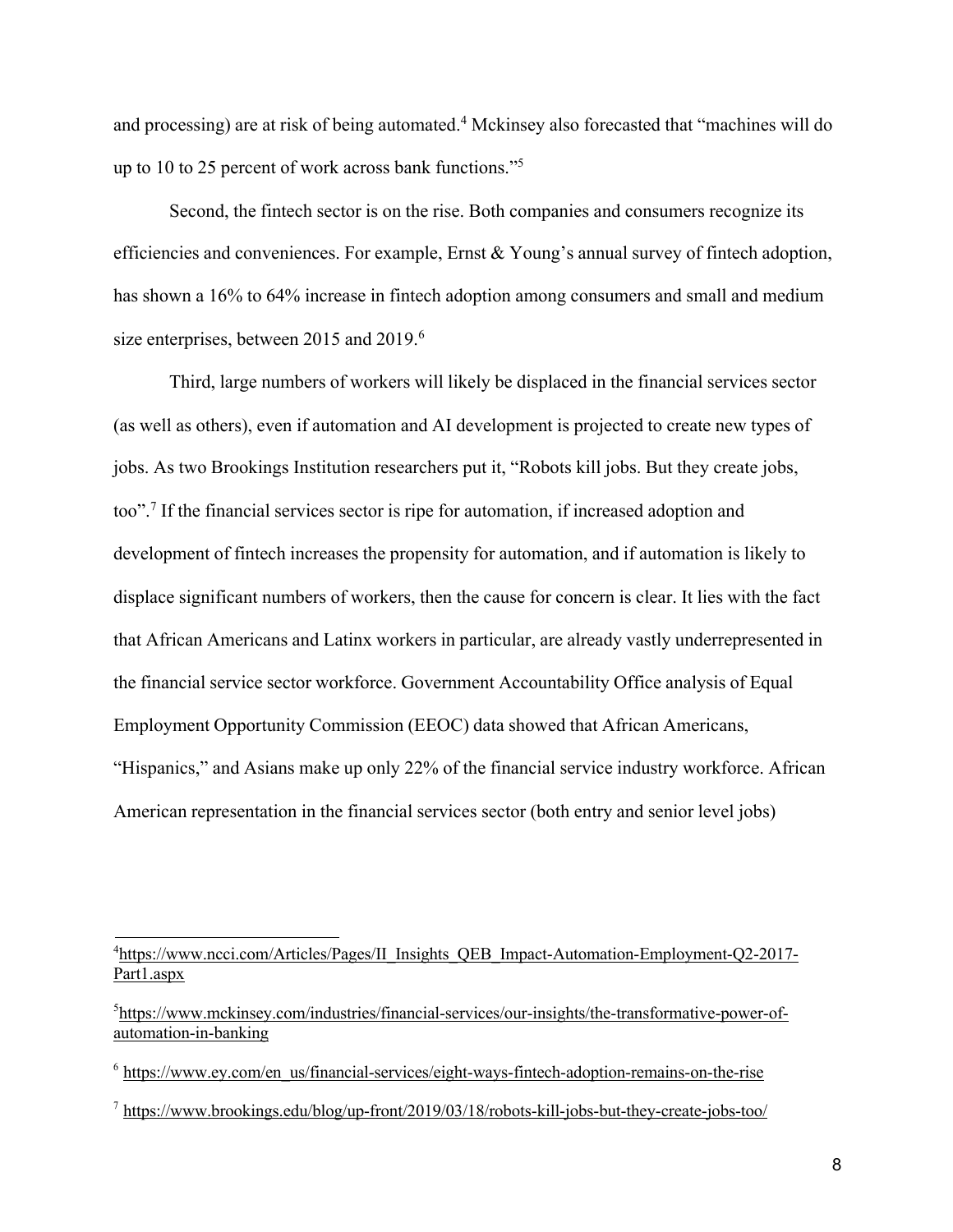declined from 2007 to 2015.<sup>8</sup> Less than 3.5% of all financial planners in the U.S. are Black or Latinx.<sup>9</sup> According to the EEOC, African Americans make up just 4.4% and Hispanics just 2.9% of the securities subsector, and Asians make up just 2.8% of the central banking and insurance subsectors. Further, the EEOC concluded each subsector in the financial industry has a large portion of establishments where the chances of moving into management are "unfavorable to women, African Americans, Hispanics and Asians when compared to white males. Entry into management may be a particular concern for Asians."10

My point is simple. Racial groups that are already extremely underrepresented in the financial services industry will be most at risk in terms of automation and the escalation of fintech development. This is especially true given the vast underrepresentation of African Americans and Latinx in the adjacent technology sector workforce. There, African Americans and Hispanics represent only 4% and 7% respectively of all workers, 2% and 5% respectively of managers, and 1% and 3% respectively of executives.<sup>11</sup> Further, automation's displacement patterns are likely to mirror the same disparities found during other forms of economic and workforce downturns. For instance, "Even though the poverty gap between blacks and whites has narrowed, a Pew study released last year found that blacks were still at least twice as likely as whites to live in poverty or be unemployed. $12$ 

<sup>&</sup>lt;sup>8</sup> Highlights of GAO-18-64. 2017. Financial Services Industry. Trends in Management Representation of Minorities and Women and Diversity Practices, 2007-2015.

<sup>9</sup> https://centerforfinancialplanning.org/wp-content/uploads/2018/10/Racial-Diversity-in-Financial-Planning.pdf

<sup>10</sup> https://www.eeoc.gov/eeoc/statistics/reports/finance/index.html

<sup>11</sup> https://github.com/cirlabs/Silicon-Valley-Diversity-Data

<sup>&</sup>lt;sup>12</sup>https://www.cnn.com/2017/05/05/opinions/empathy-gap-in-viewing-black-poverty-and-pain-tanzinavega/index.html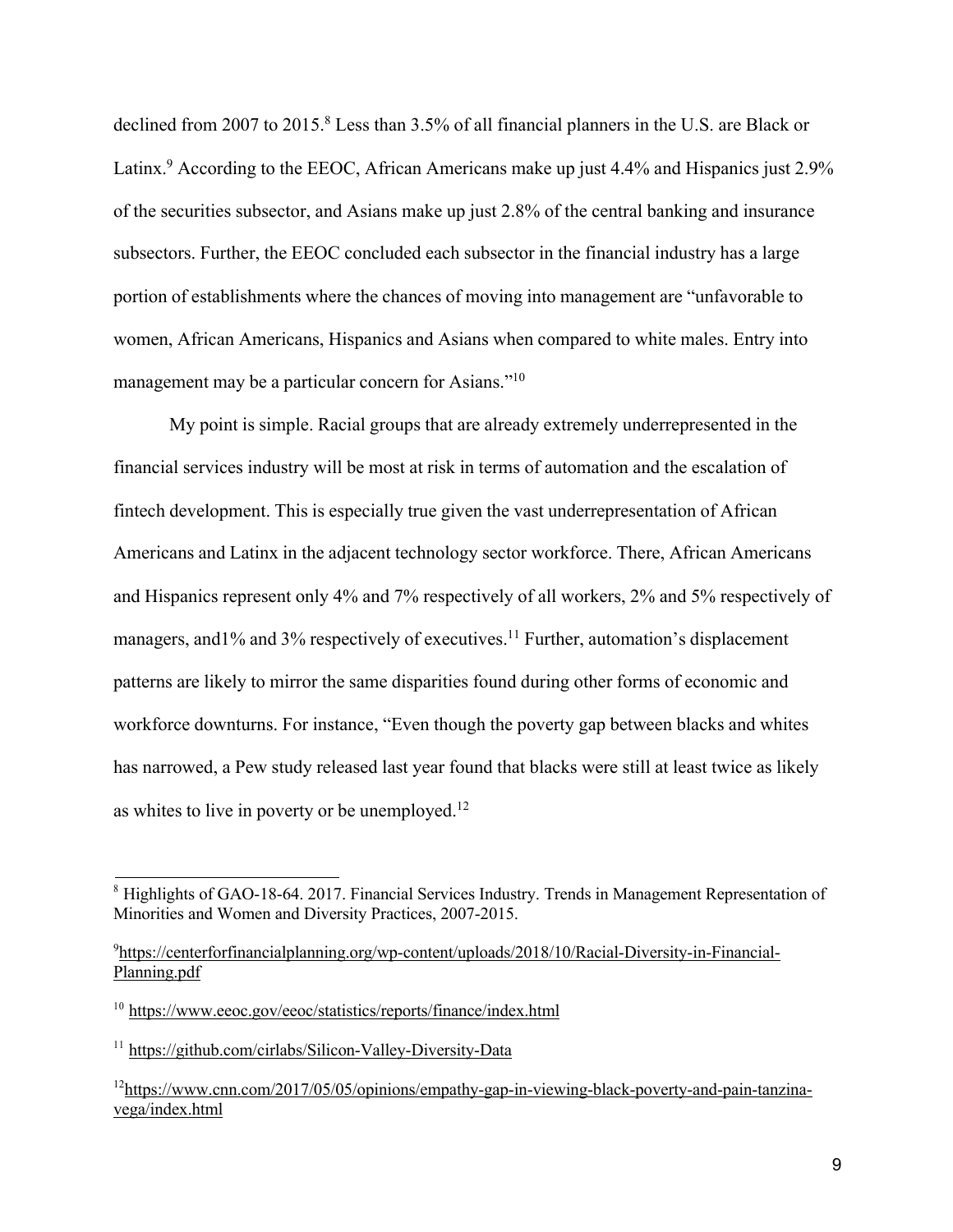I close this section with another statement by one of our civil rights forbears, Bayard Rustin, who had one of the most sophisticated understandings at the time of computerized automation and its workforce implications. In his essay, *Automation and the Negro,* Rustin emphasized that the only hope we have to curb the devastating effects of automation on the black workforce is to plan deliberately for the inevitability of job displacement brought on by automation. If we are to mitigate the likelihood that automation will disproportionately and negatively affect those already underrepresented in the financial services industry, we must plan ahead, long into the future, rather than allowing the market to run its course toward predictable outcomes. Such planning requires developing an agenda that focuses on better understanding the potential effects of automation on the workforce. But it also means developing an agenda for how the public and private sector, higher education institutions and others will set and implement specific goals for educating and retraining the existing workforce. It also means committing to develop and fully utilize those who come through a more robust pipeline of underrepresented workers into the financial and technology sectors. The stagnant representation of people of color in both the financial services and technology sectors demonstrates our need to do something above and beyond the status quo.

# **"Regtech"**

Regtech products help monitor regulatory and compliance processes within the financial and other industries. A recent report by Deloitte<sup>13</sup> identified  $347$  regtech companies worldwide actively developing such solutions across five regulatory areas including: regulatory reporting, risk management, identity management, compliance, and transaction monitoring.

<sup>&</sup>lt;sup>13</sup> https://www2.deloitte.com/lu/en/pages/technology/articles/regtech-companies-compliance.html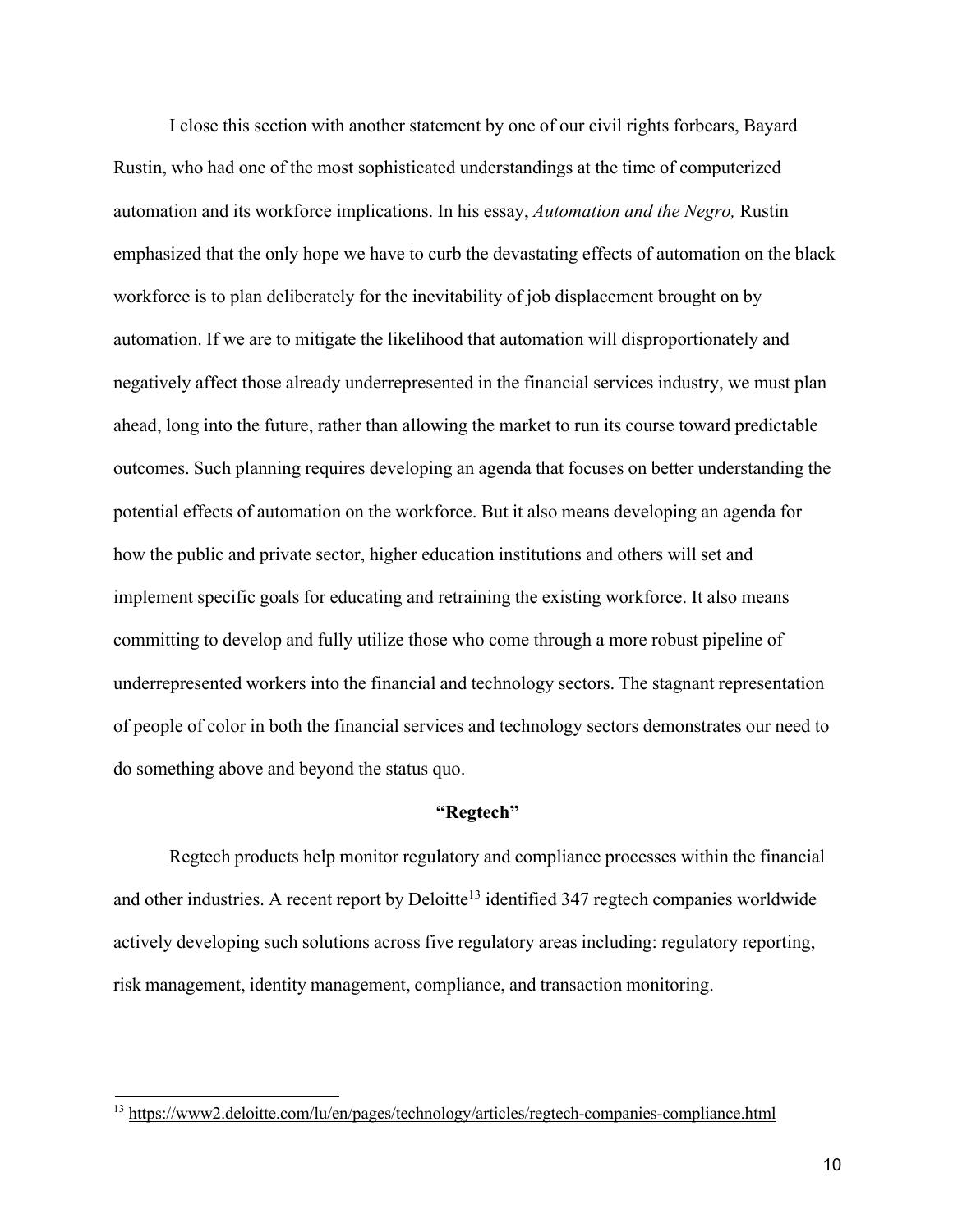The most important characteristic of regtech is that they are a combination of automated and algorithmically-driven systems. As such, they provide the potential to improve the financial industry regulatory landscape. But they are, by no means, a panacea. Whether automated and algorithmically driven technologies are developed to serve consumers, produce financial profits for businesses, help industry comply with regulatory mandates, or help government regulate the financial sector, they are susceptible to biases that may produce tangible harms on citizens, and potentially disparate harms on certain groups.

Such biases generally become part of algorithmic systems by relying on data that is inaccurate, unrepresentative, or sourced from unreliable datasets. It also comes from algorithms that draw incorrect inferences from data, especially when that data is aggregated from multiple, disparate datasets and sources. Biases potentially become part of such systems when the variables and weighting of variables is not transparent, obscuring how algorithms draw connections between variables and draw inferences from large bodies of data to drive decisions. This problem is further exacerbated when we cannot trace (audit) the ways that an algorithm processes data that leads to apparent disparate outcomes, or when there is no "human in the loop" to monitor and scrutinize the outputs of algorithmic systems, at the very least to verify whether or not it actually accomplishes what it was designed to produce.

The Michigan Integrated Data Automated System (MiDAS) is one of the most recent and high-profile examples of how an algorithmic system utilized by a government agency, can produce tangible harms. In this case, the likely reliance on inaccurate and corrupt data to help detect unemployment fraud misidentified, accused, and commenced punitive financial actions against more than 34,000 Michigan residents. In this case, the algorithm that powered MiDAS misidentified potential fraud 85% of the time, resulting in devastating financial outcomes for

11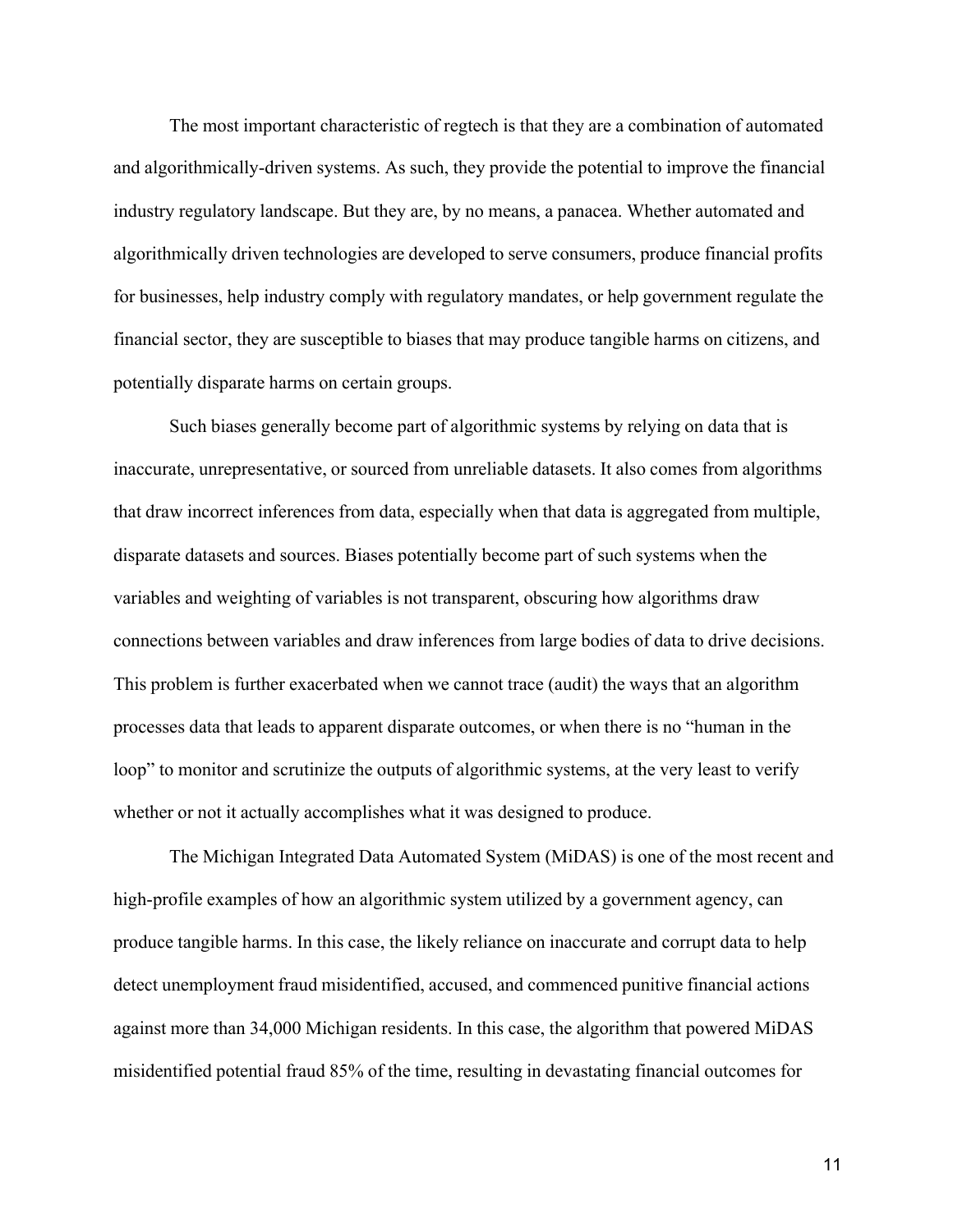those falsely accused by the algorithmic system Further, the system allowed for no human review or verification before it commenced punitive actions against those accused.<sup>14</sup>

# **Deterring Algorithmic Bias**

I want to conclude my remarks by briefly addressing the very important question about what we can do to deter algorithmic bias. Certainly, one course of action is to develop best practices for constructing and deploying algorithmic systems and providing more oversight from industry, government, and non-governmental bodies who are able to assess how such systems are used and the outcomes they produce. As cited above, this includes "technical" solutions that make algorithms more transparent and auditable to mitigate against potential biases *before* such systems gain widespread use, rather than trying to simply correct their effects once their damage is done.

But I want to emphasize that, especially when it comes to mitigating the potential disparate outcomes that biased algorithms might have on individuals and communities of color, simple reliance on "technical" fixes by technologists is not a complete solution. I argue that algorithmic bias, algorithmic discrimination, is not merely a financial issue. It is a civil rights issue. I want to end by again drawing on the wisdom of Bayard Rustin, who said of his time,

Today the unskilled and semiskilled worker is the victim, but cybernation [an early term used in part to refer to algorithmic processes] invades the strongholds of the American middle class as once-proud white-collar workers begin sinking into the alienated world of the American underclass. And as the new poor meets the old poor, we find out that automation is a curse. But it is not the only curse. The chief problem is not automation, but social injustice itself.

<sup>&</sup>lt;sup>14</sup>https://spectrum.ieee.org/riskfactor/computing/software/michigans-midas-unemployment-systemalgorithm-alchemy-that-created-lead-not-gold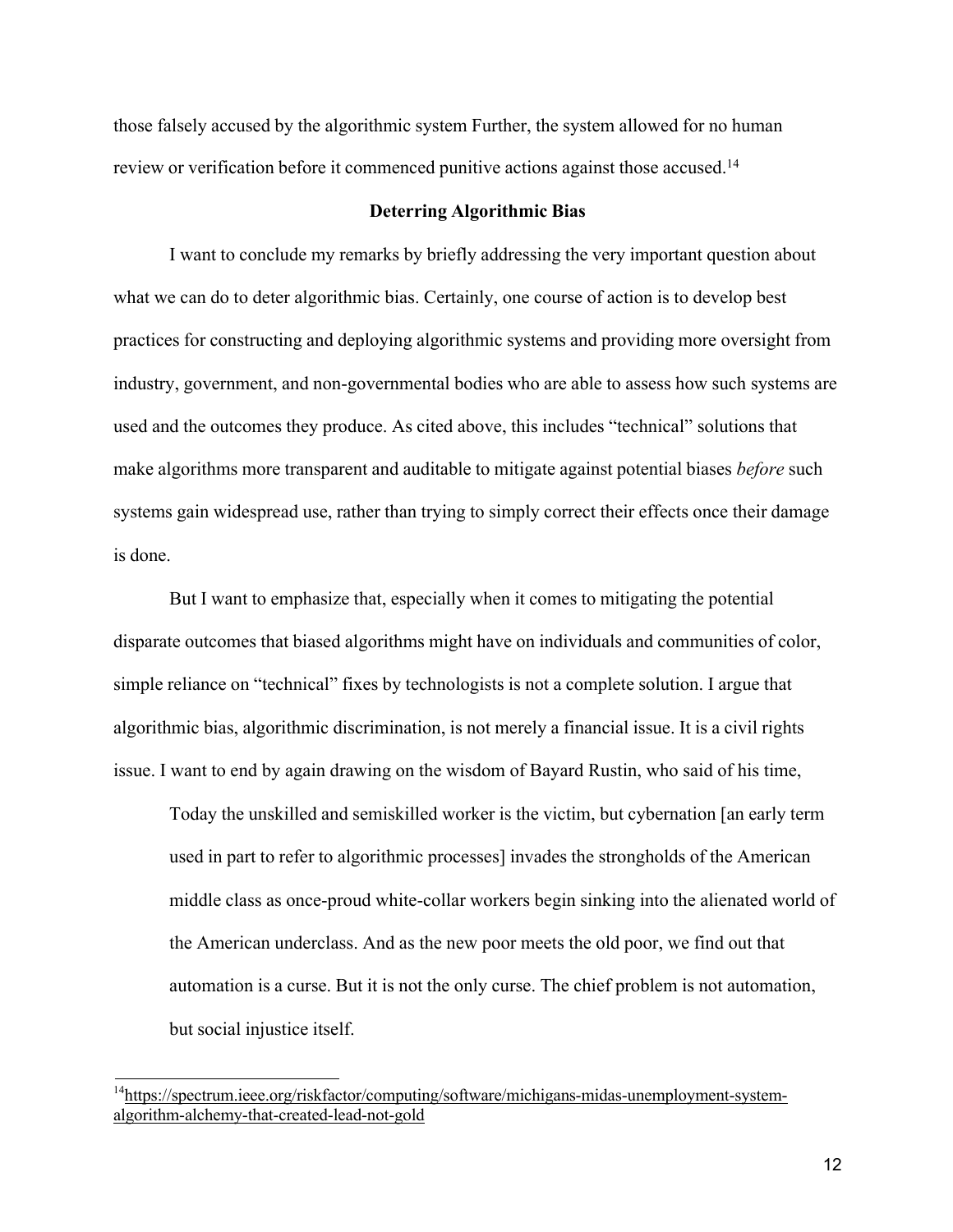Rustin's point, as applied to our current situation, is this. While we must do all that we can to make algorithmic systems fairer, more accurate, and more transparent, we cannot expect that such actions will remedy a central problem, which is social and racial injustice and discrimination. Take, as a final example, the findings from a recent National Bureau of Economic Research study titled, "Consumer-Lending Discrimination in the FinTech Era." There researchers sought to determine whether an algorithmic system could reduce discrimination in mortgage lending as compared to traditional face-to-face lending processes. Their findings were mixed. Yes, the algorithmic system discriminated 40% less than the traditional process. But that also meant that the process still discriminated against a large number of Black and Latinx loan applicants. Further, even though the algorithmic system did not, on balance, discriminate in terms of loan approval, it did discriminate against Black and Latinx users in terms of what they had to pay for their loans. One of the key conclusions of the study states that

Both FinTechs and face-to-face lenders may discriminate in mortgage issuance through pricing strategies. We are just scratching the surface in the role of pricing strategy discrimination in the algorithmic area of data use. In short, algorithmic lending may reduce discrimination relative to face to face lenders, but algorithmic lending is not alone sufficient to eliminate discrimination in loan pricing.<sup>15</sup>

Even with the aid of a fair, accurate, and transparent algorithmic system, racial discrimination persists, the result of what can only be ascribed to systemic and structural racial discrimination that has plagued this sector throughout our history.

<sup>15</sup> Bartlett, R., Morse, A., Stanton, R., & Wallace, N. (2019). *Consumer-lending discrimination in the FinTech era* (No. w25943). National Bureau of Economic Research.